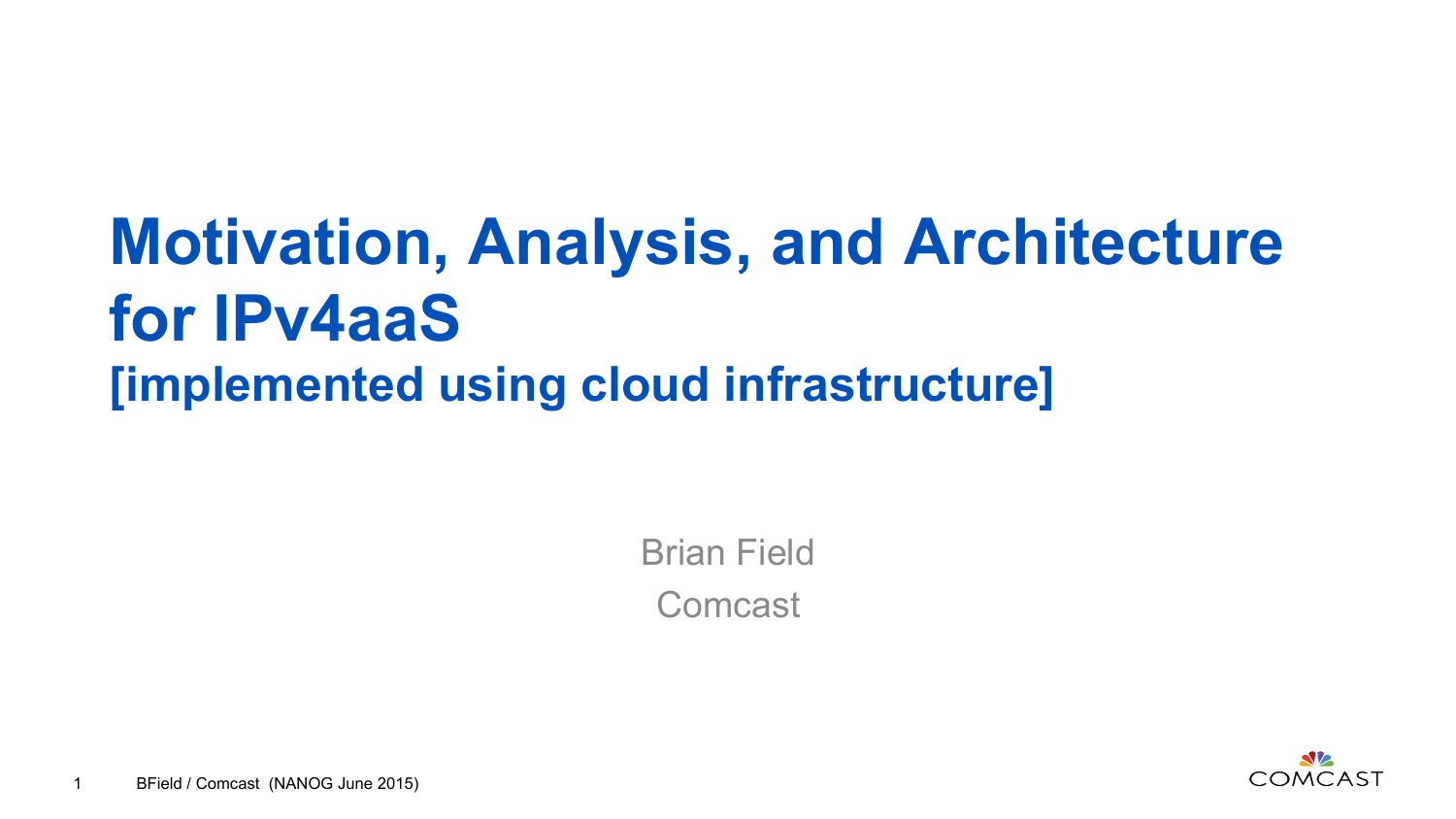# **Motivation: Eventually IPv4 will taper off**

**Percent** of traffic



- Much like X.25, FR, ISDN, ATM, etc.
- Hardware and software removed from router platforms
- Does the same apply for

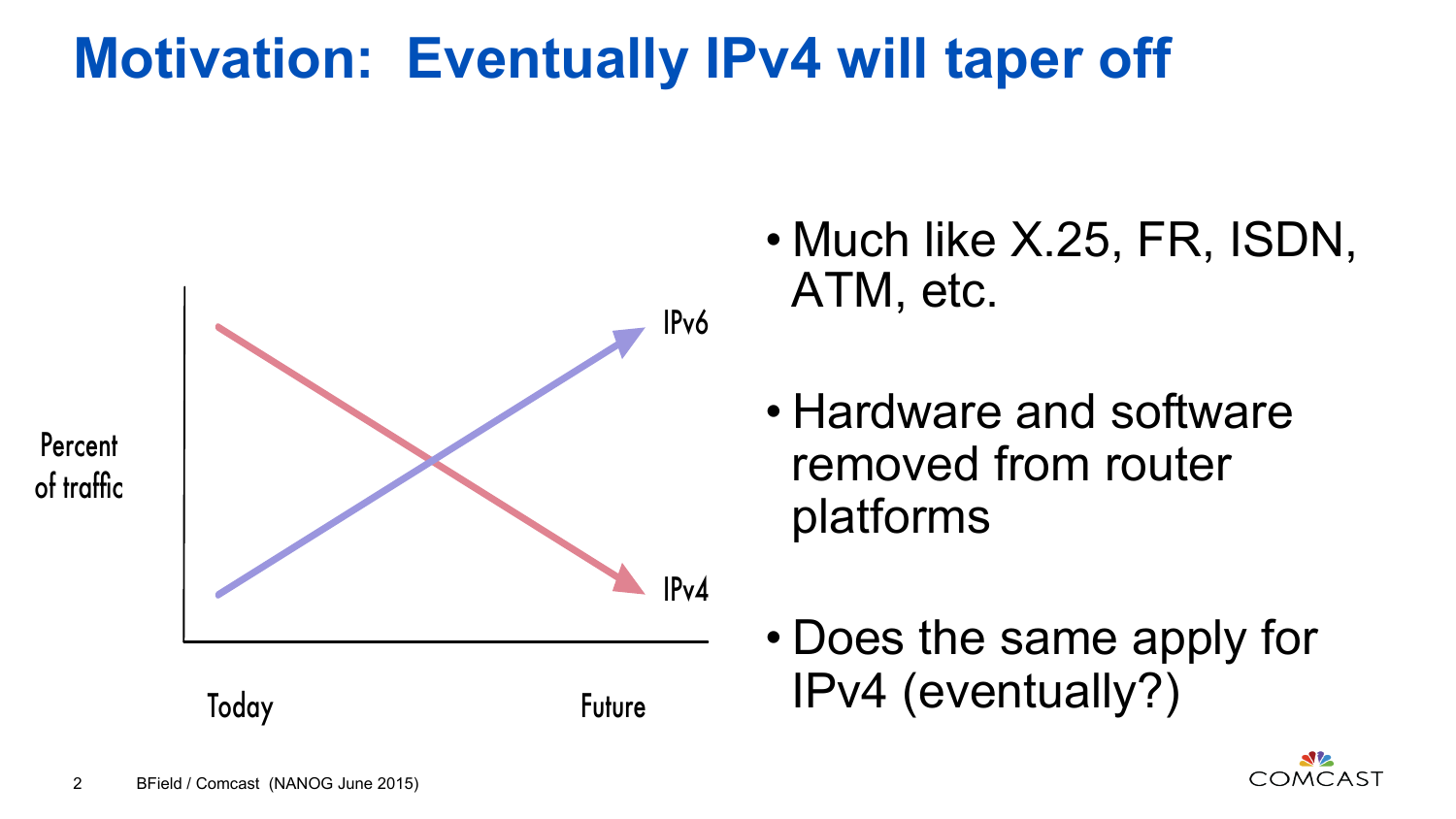### **An IPv6 optimized network**

- Does it make sense to think about a next-generation network infrastructure to be IPv6 "optimized"?
- Concepts:
	- Lean Core
	- IPv6 only core
	- Lean IPv6 core
- Benefits to Lean Core (thin FIB)
- How might we handle IPv4 traffic if we start thinking about optimizing our physical infrastructure for IPv6.

**COMCAST** 

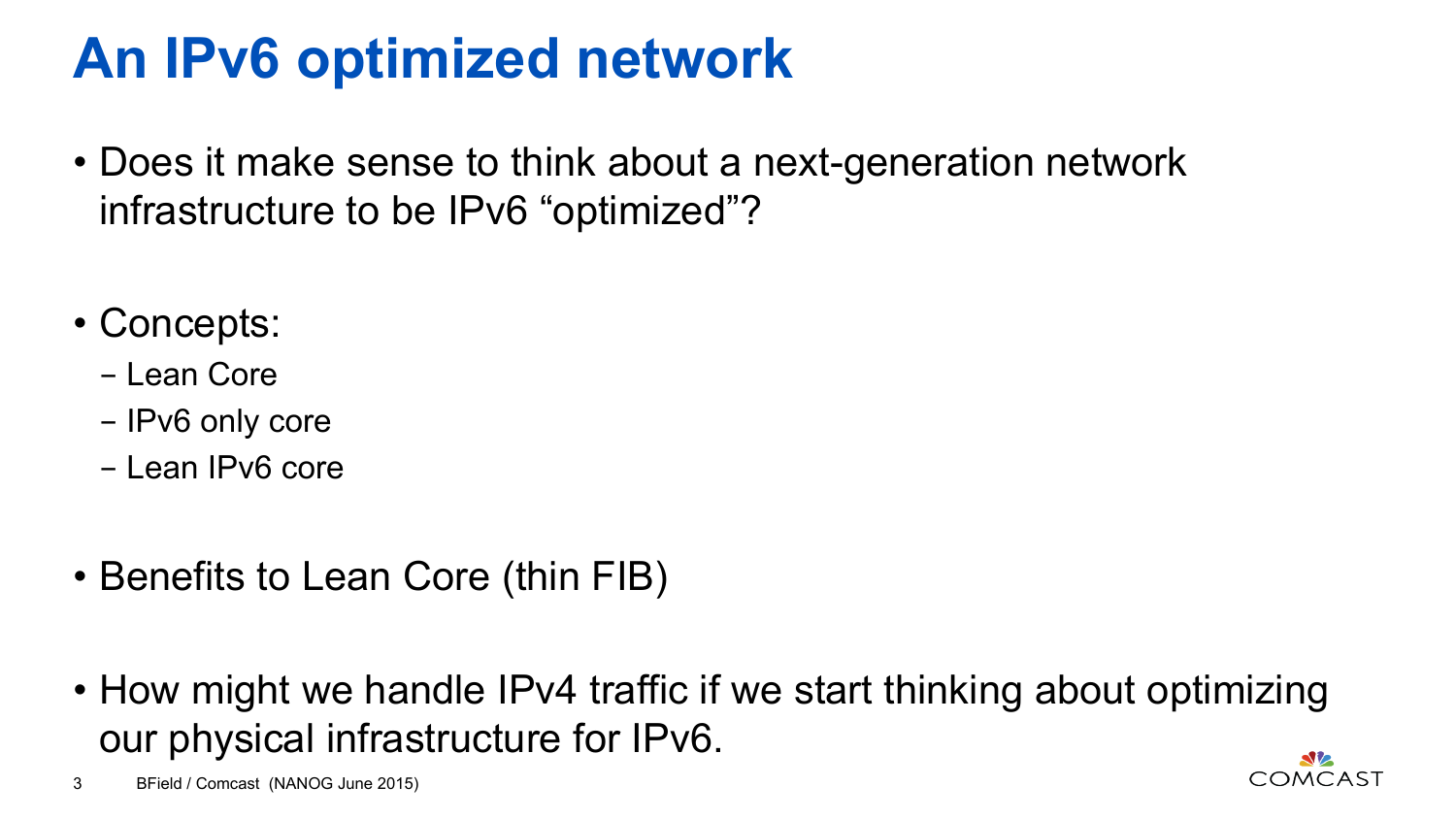### **Analysis: IPv4 traffic profile today**



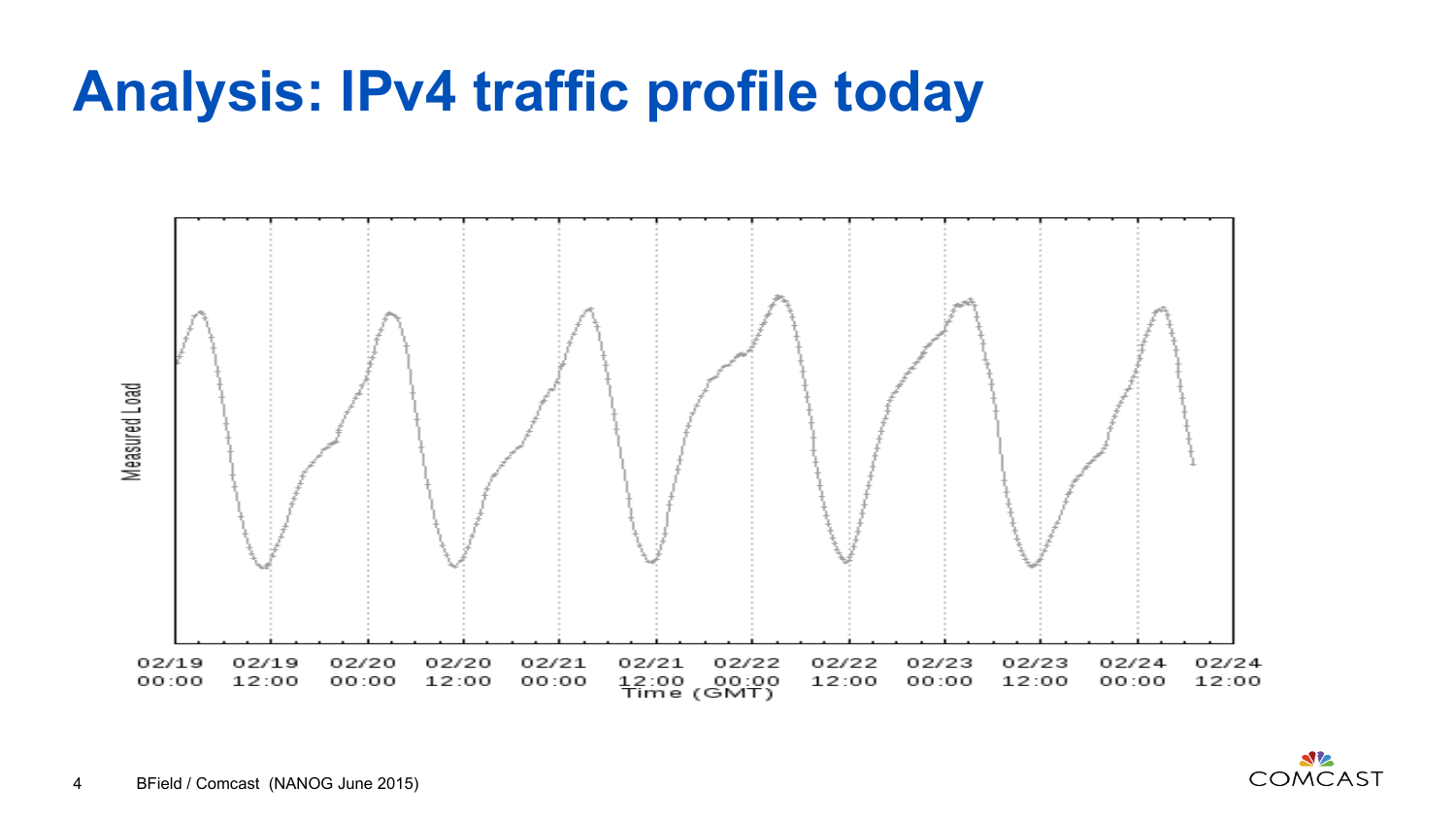# **IPv4 prefixes with traffic**



- 575k prefixes in the FIB
- 160k prefixes have traffic
- 415k prefixes (72%) with no measureable traffic.

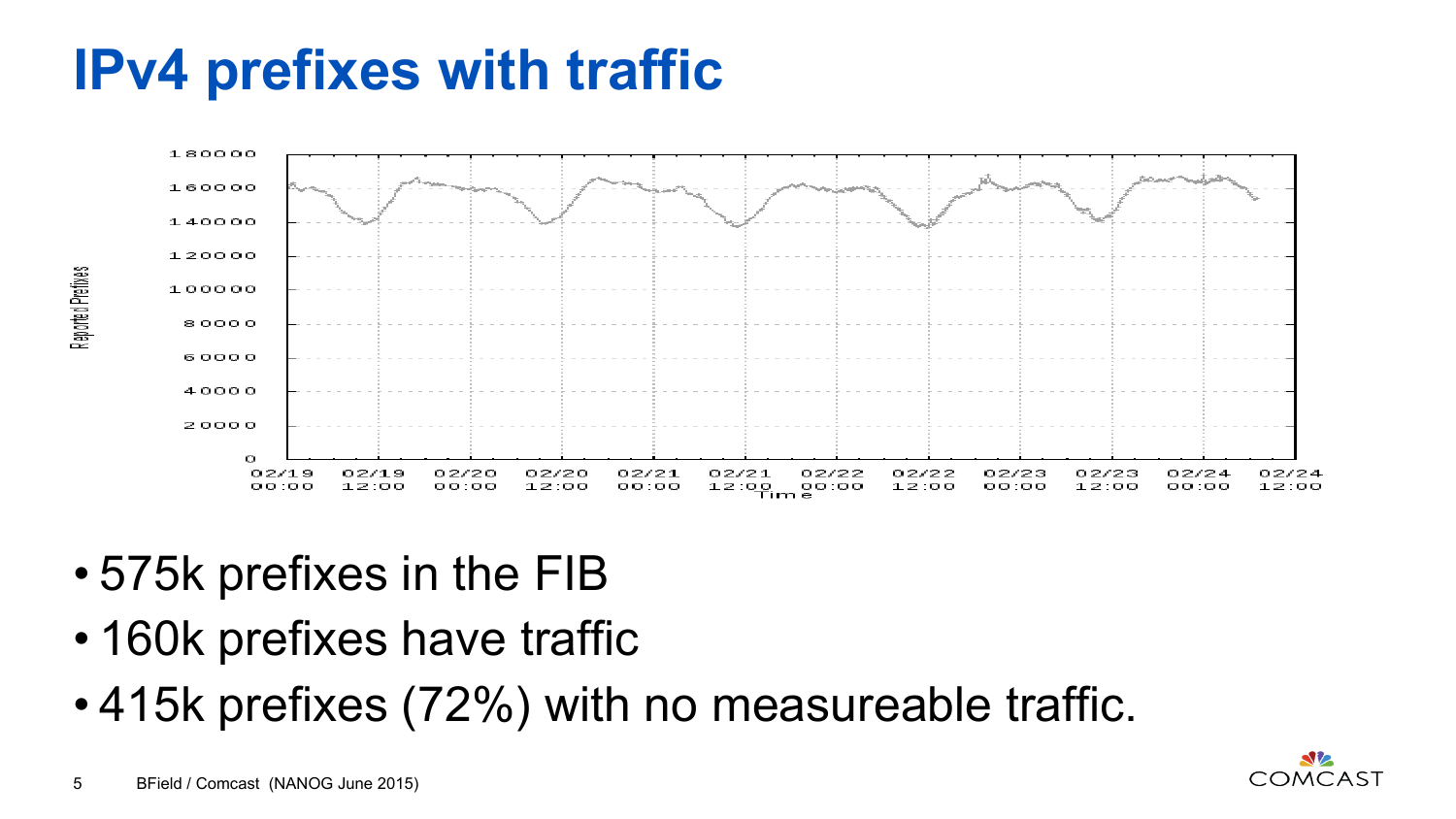### **Details on those 160k prefixes**



**COMCAST**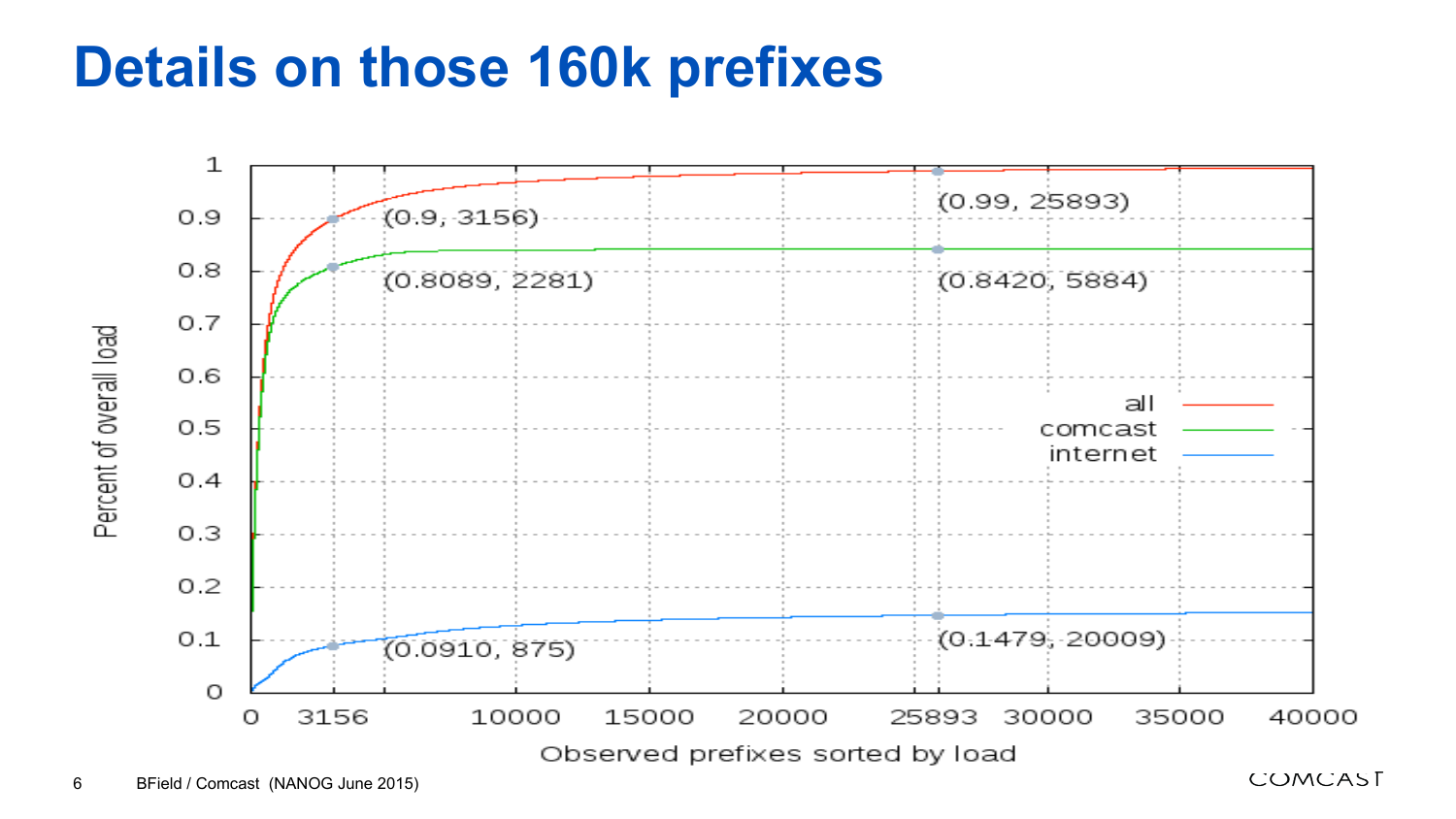## **What does this mean?**

- Out of 575k IPv4 FIB entries: -No traffic to 415k prefixes (72%) -Observe traffic for 160k prefixes (28%)
- Out of the 160k prefixes with traffic:
	- -90% of traffic carried by 3156 prefixes (0.005%)
	- -99% of traffic carried by 25893 prefixes (4.5%)

### -549k prefixes carry 1% of traffic

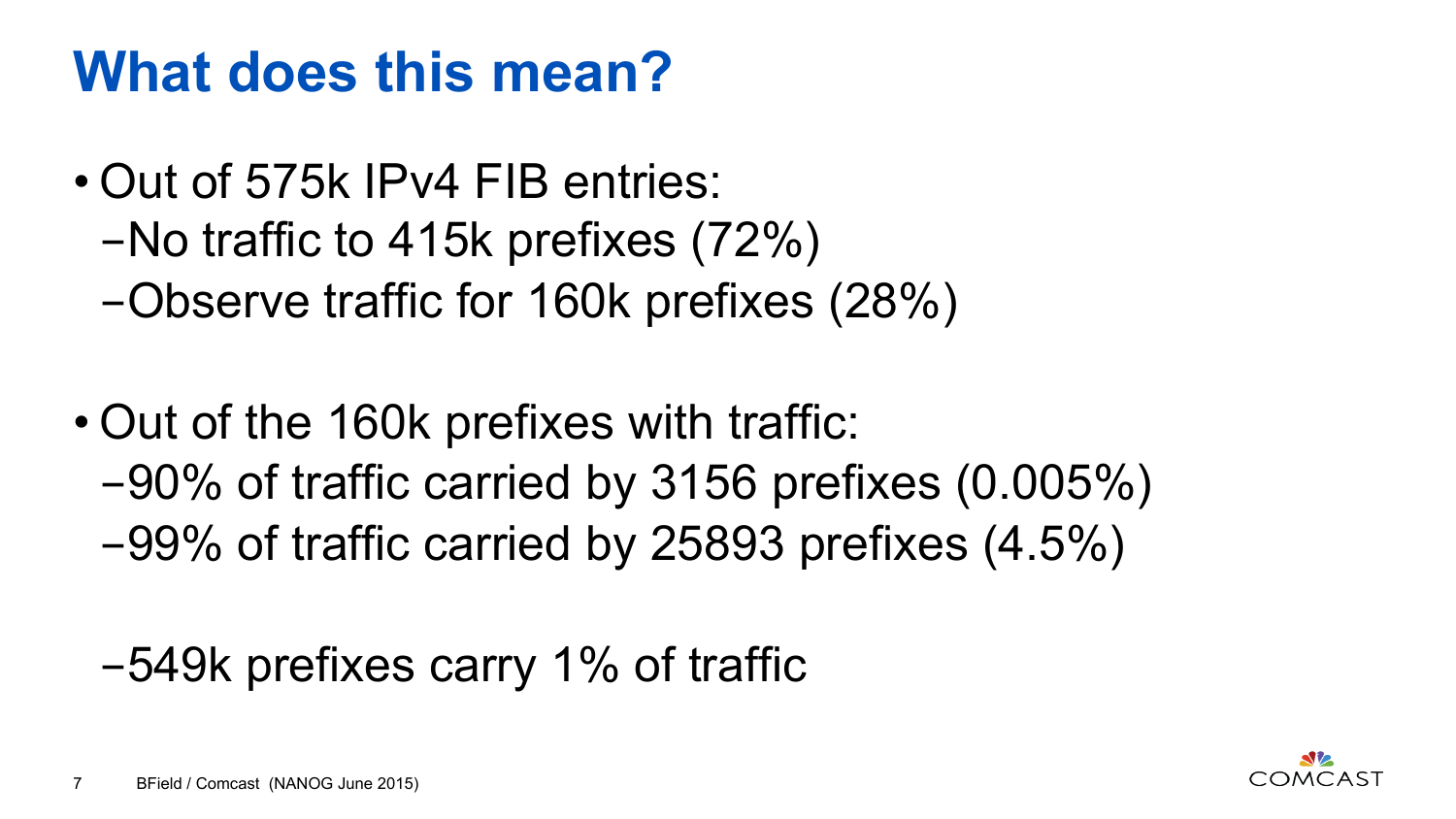# **IPv4aaS is practical today**

- 99% of traffic carried by 4.5% of the FIB entries (26k prefixes)
- Which means:
	- -1% of the traffic carried by 95.5% of the FIB entries (549k)
- An IPv4aaS overlay could:
	- -Reduce the FIB size drastically.
	- -Only need to carry a small amount of traffic.
- Doesn't help today but allows us to prove out these ideas in advance of requirements for next-generation routing platforms.
- How might we build this IPv4aaS overlay network?

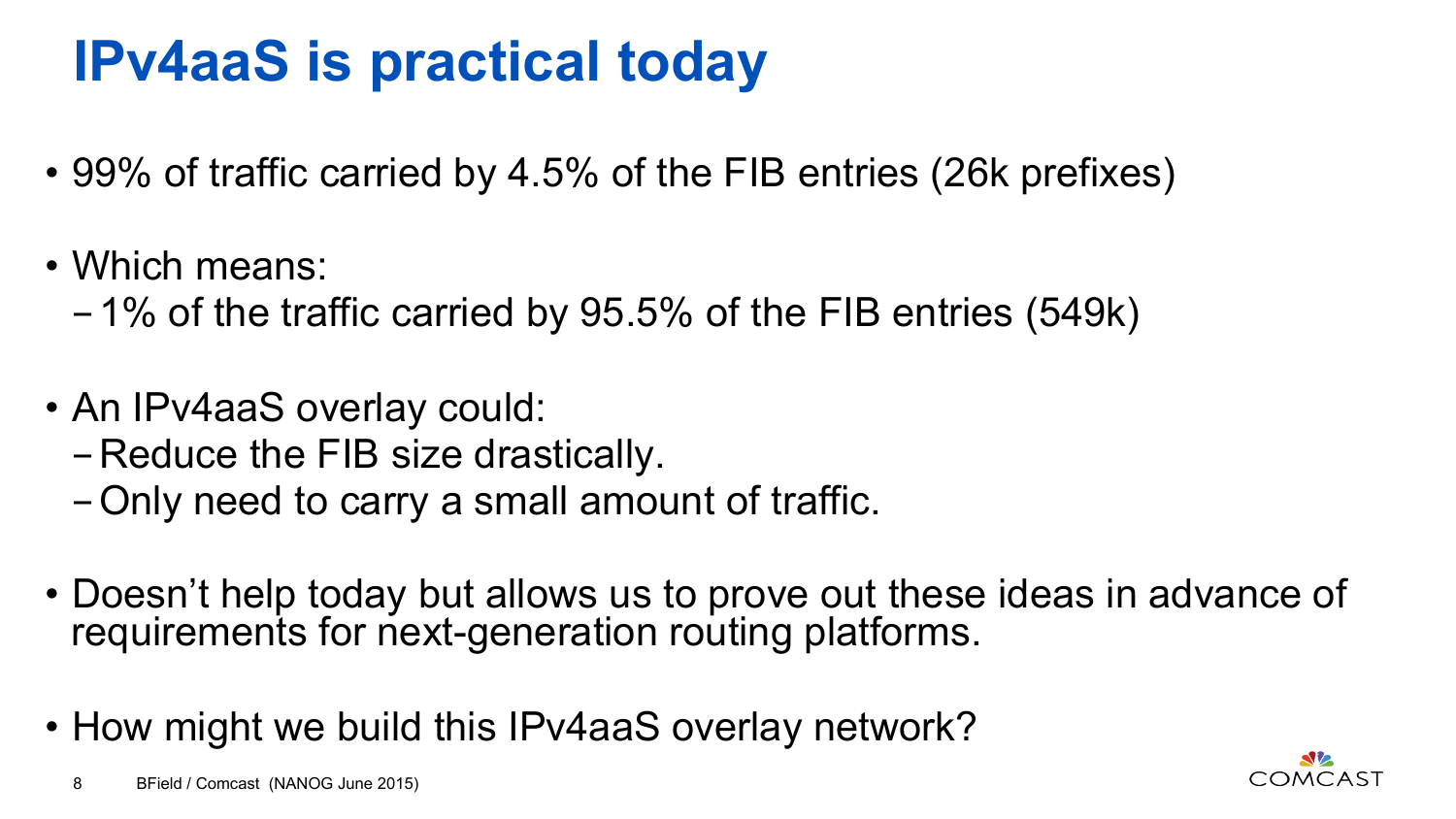#### **MAP and LISP**

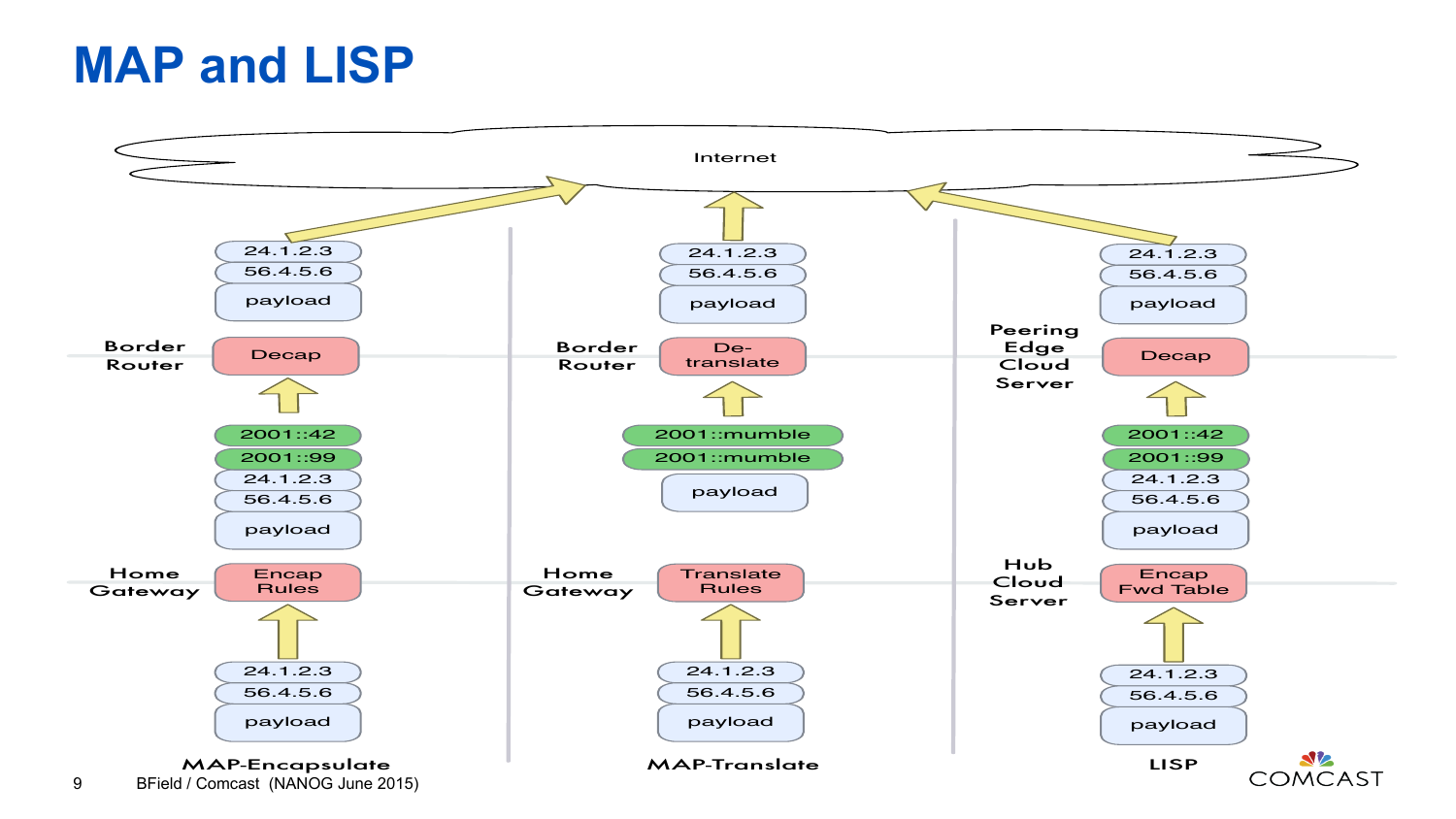# **Our Thinking**

- -LISP encapsulation -Routing based control plane
- -Cloud / virtualization is enabler
- -Open source preferred, home grown as needed





cloud / virtualization

cloud / virtualization

cloud / virtualization

cloud / virtualization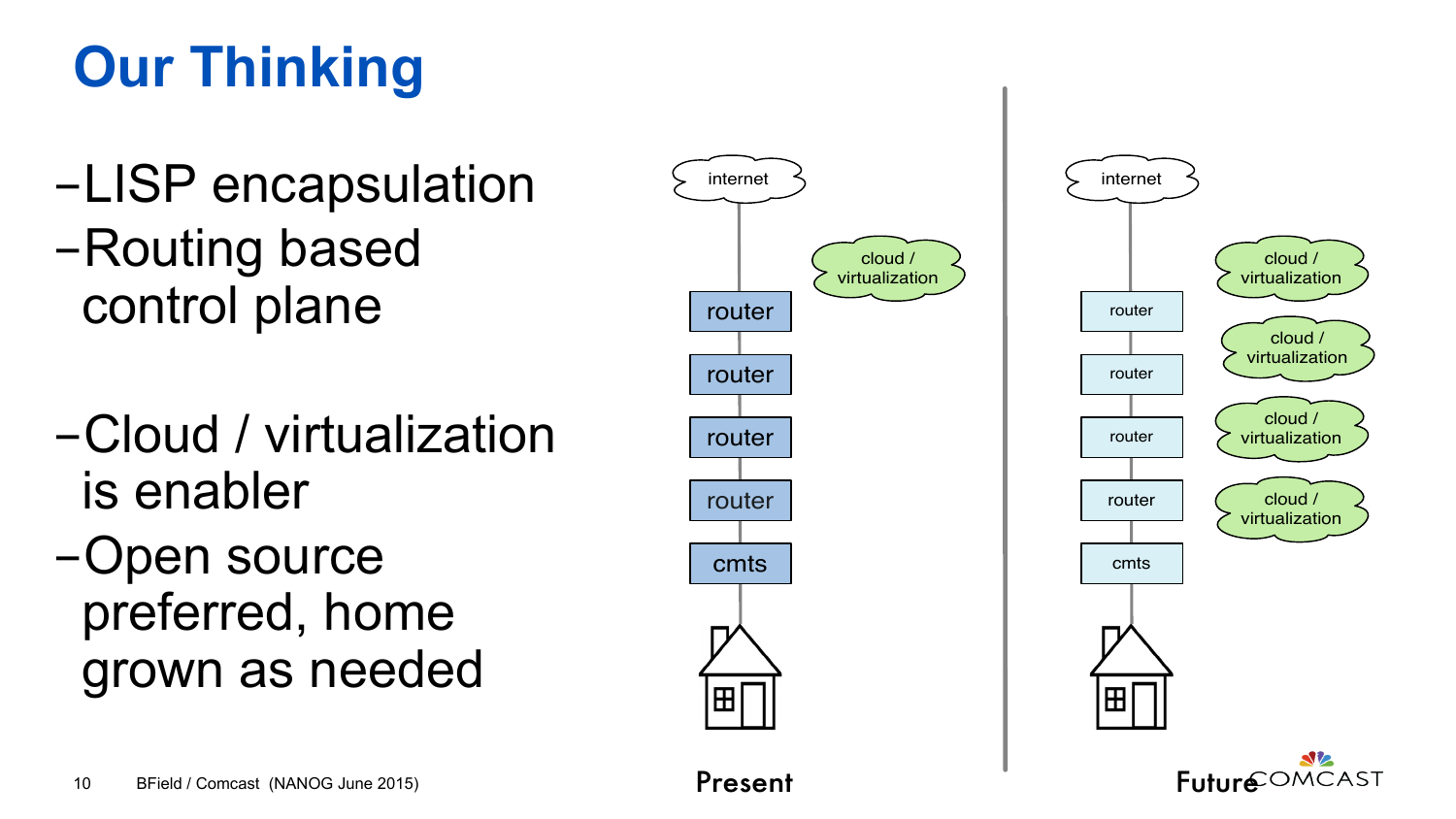# **High-level IPv4aaS Architecture**



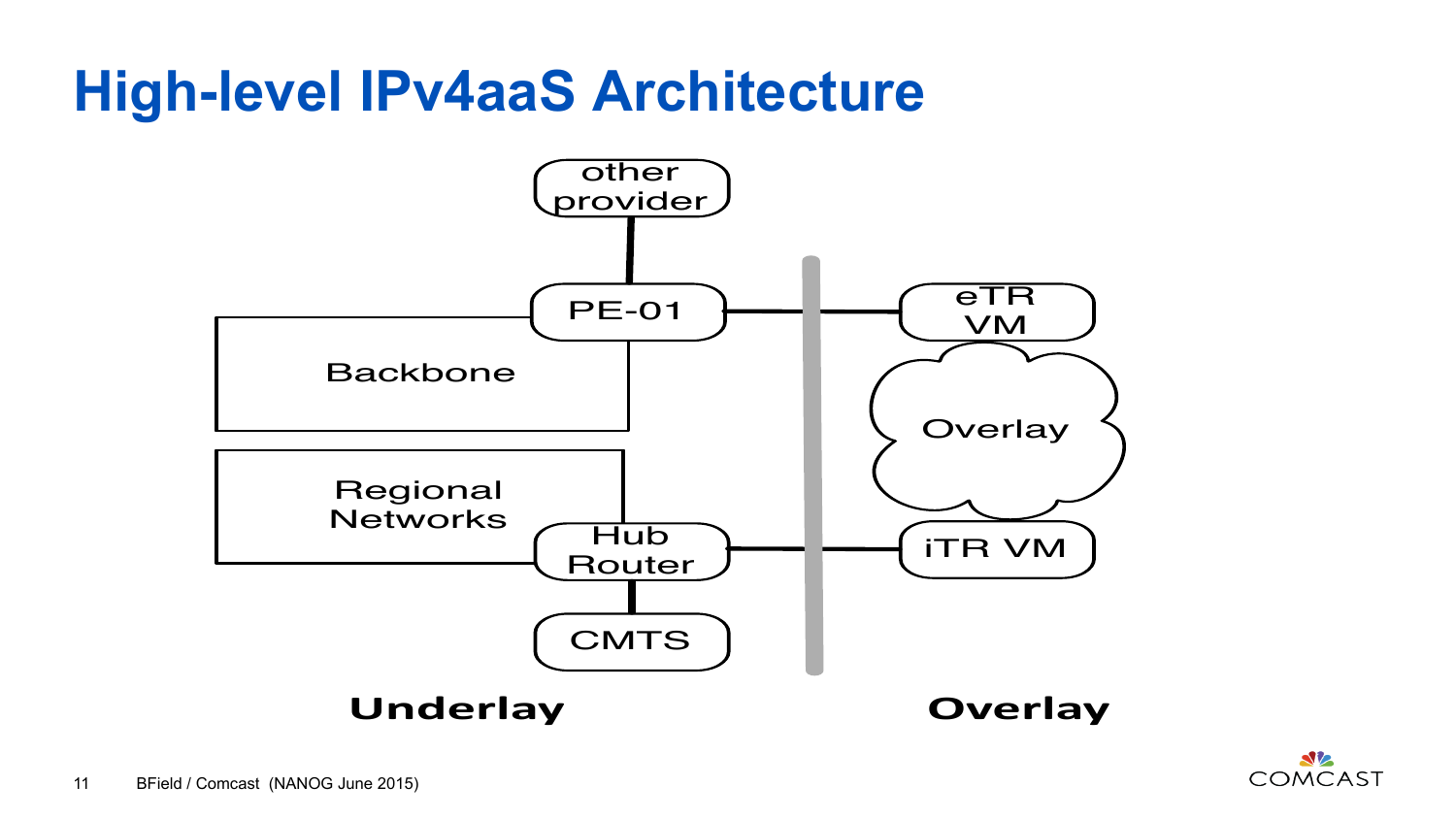# **IPv4aaS Routing Architecture**

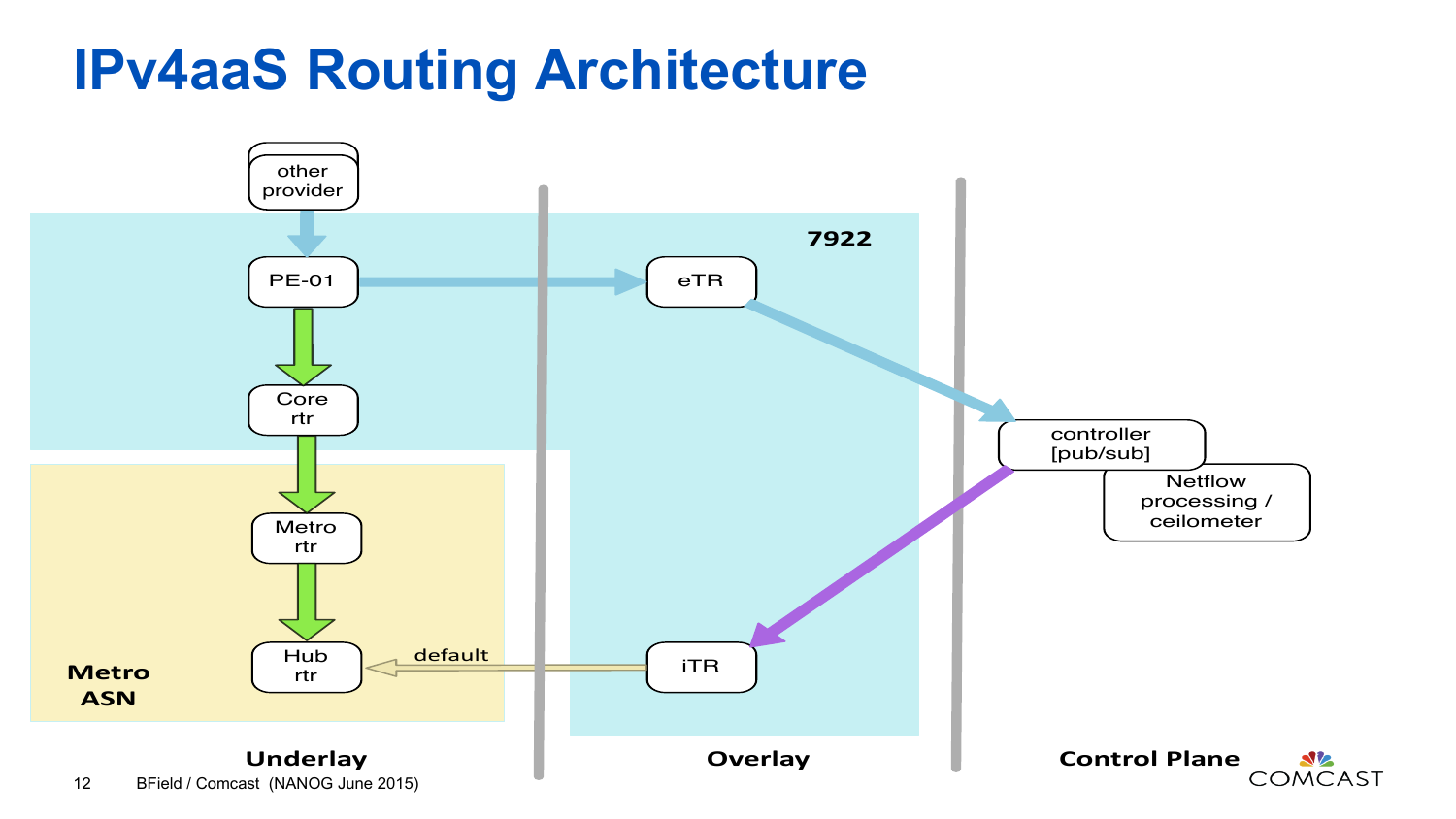### **BGP as JSON (with LISP wrapper)**

```
\mathcal{L}"LISP header" : {
         "RLOC" : "2001:558:fc05:0:f816:3eff:febb:6f65"
    },
     "BGP_msg" : {
         "time" : 1423603076,
         "pid" : "6359",
        "host" : "etr-\overline{0}1".
        "exabgp" : "3.4.8",
        "type" : "update",
         "ppid" : "6358",
         "neighbor" : {
             "asn" : {
                 "local" : "65000",
             "peer" : "7922"
\mathbb{R}^n, \mathbb{R}^n, \mathbb{R}^n"ip" : "96.119.41.74",
             "message" : {
                 "eor" : {
                     "safi" : "unicast",
                 "afi" : "ipv4"
\mathbb{R}^n and \mathbb{R}^n . The set of \mathbb{R}^n },
             "address" : {
                 "local" : "96.119.41.7",
            "peer" : "96.119.41.74"
\mathbb{R}^n \times \mathbb{R}^n \to \mathbb{R}^n\mathbb{R}^2 \times \mathbb{R}^2 },
    "CP header" : \{ "Type" : "bgp-message"
     }
}
```
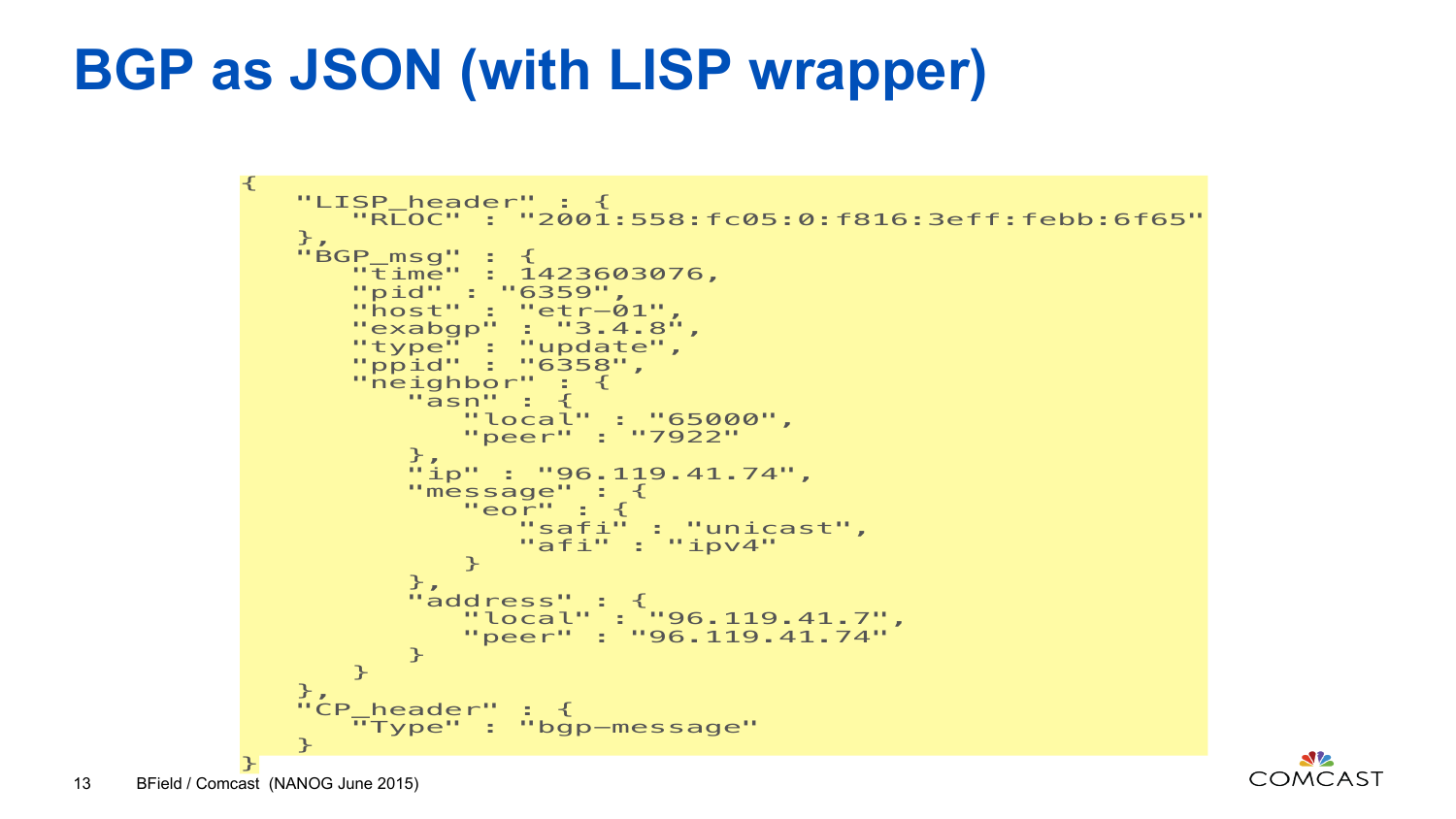### **Underlay FIB size (# IPv4 prefixes) and resulting [theoretical] Overlay load**



 $Time$  ( $(BMT)$ )

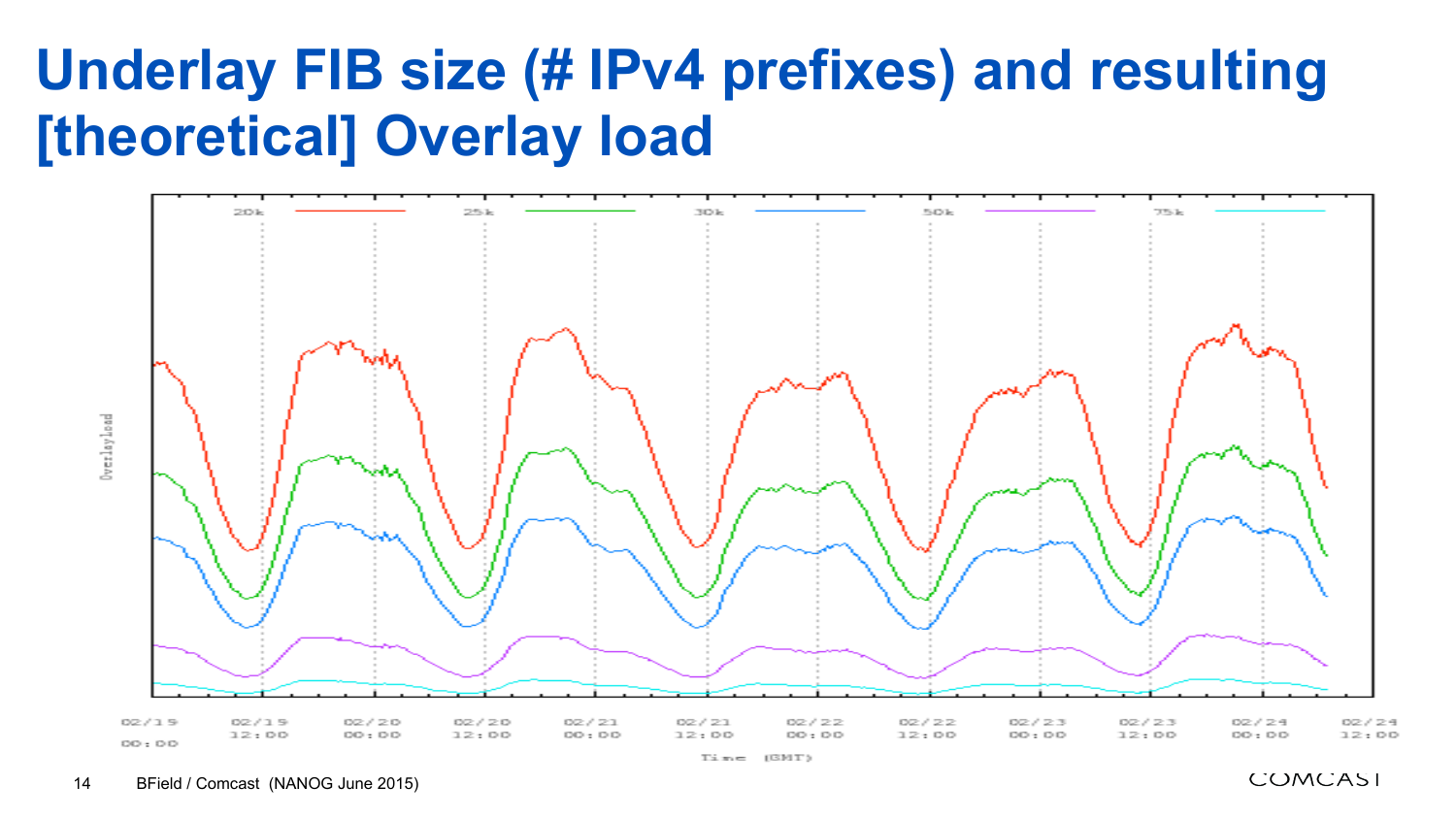# **What are we doing?**

- Constructing an overlay "IPv4aaS" based on open source plus additions, on cloud infrastructure.
- Beginning the process to transition "services" that used to be implemented in the "underlay" (proprietary closed vendor lock eco-system) into an open source cloud environment.

-Program the network or make it "lean"?

- Observation:
	- Mainline Openstack does not yet appear ready for all network services

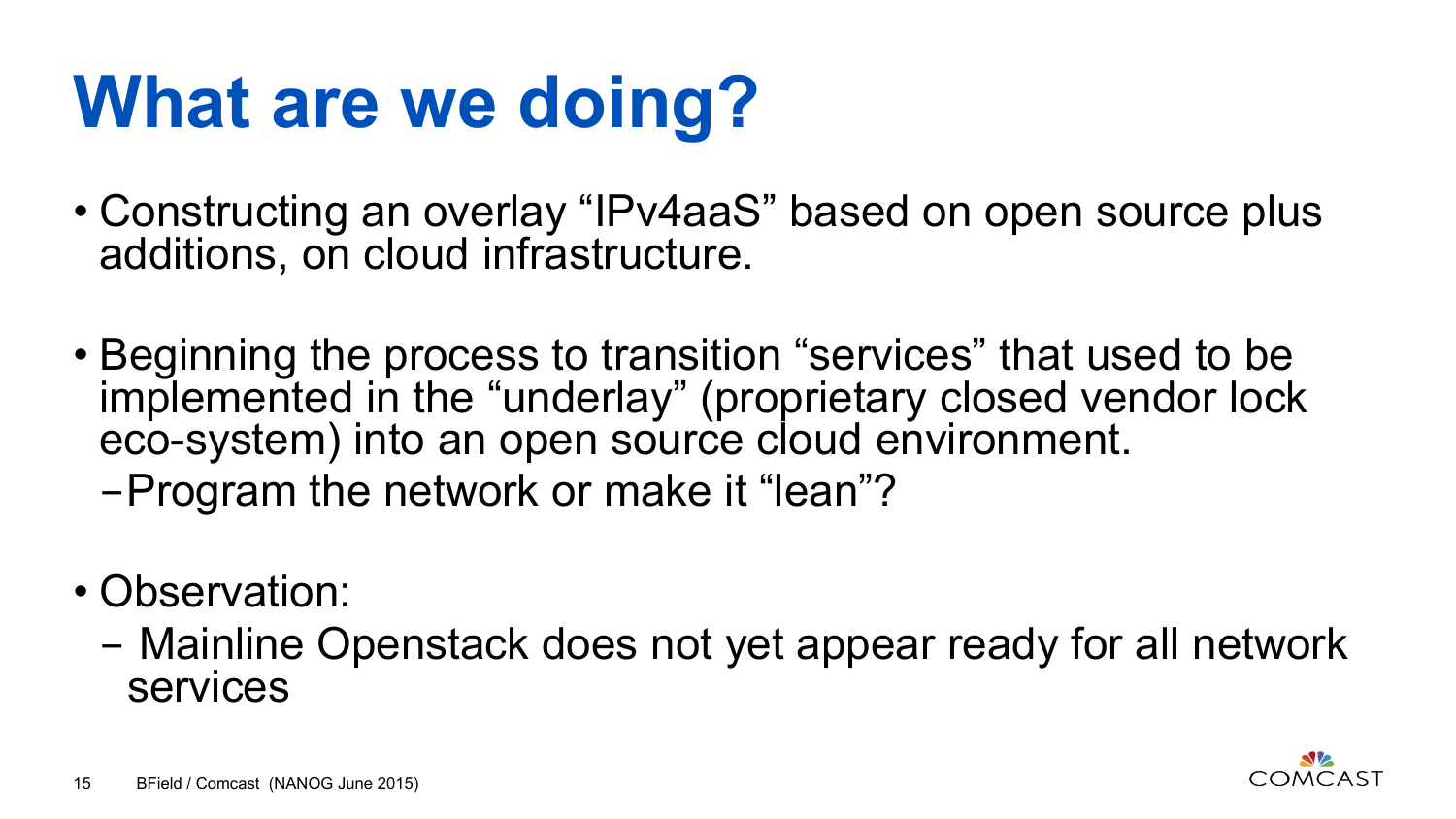# **Ongoing eco-system evolution**

NANOG 2013 (New Orleans). Applying web principles to the Network

For new BGP "features" or extensions use JSON and HTTP

NANOG 2014 (Bellevue). Hybrid Routing Platform ("Hopen")

We want router platforms where we can incrementally add ourselves new features to the routing platform

**Control plane evolution**

**Legacy platform evolution**

NANOG 2014 (San Francisco). IPv4aaS.

Incrementally tease features from underlay network into open source overlay infrastructure built on cloud / OpenStack. Simplify underlay "incremental white box"

**Simplify Underlay, incrementally transition services to Overlay**